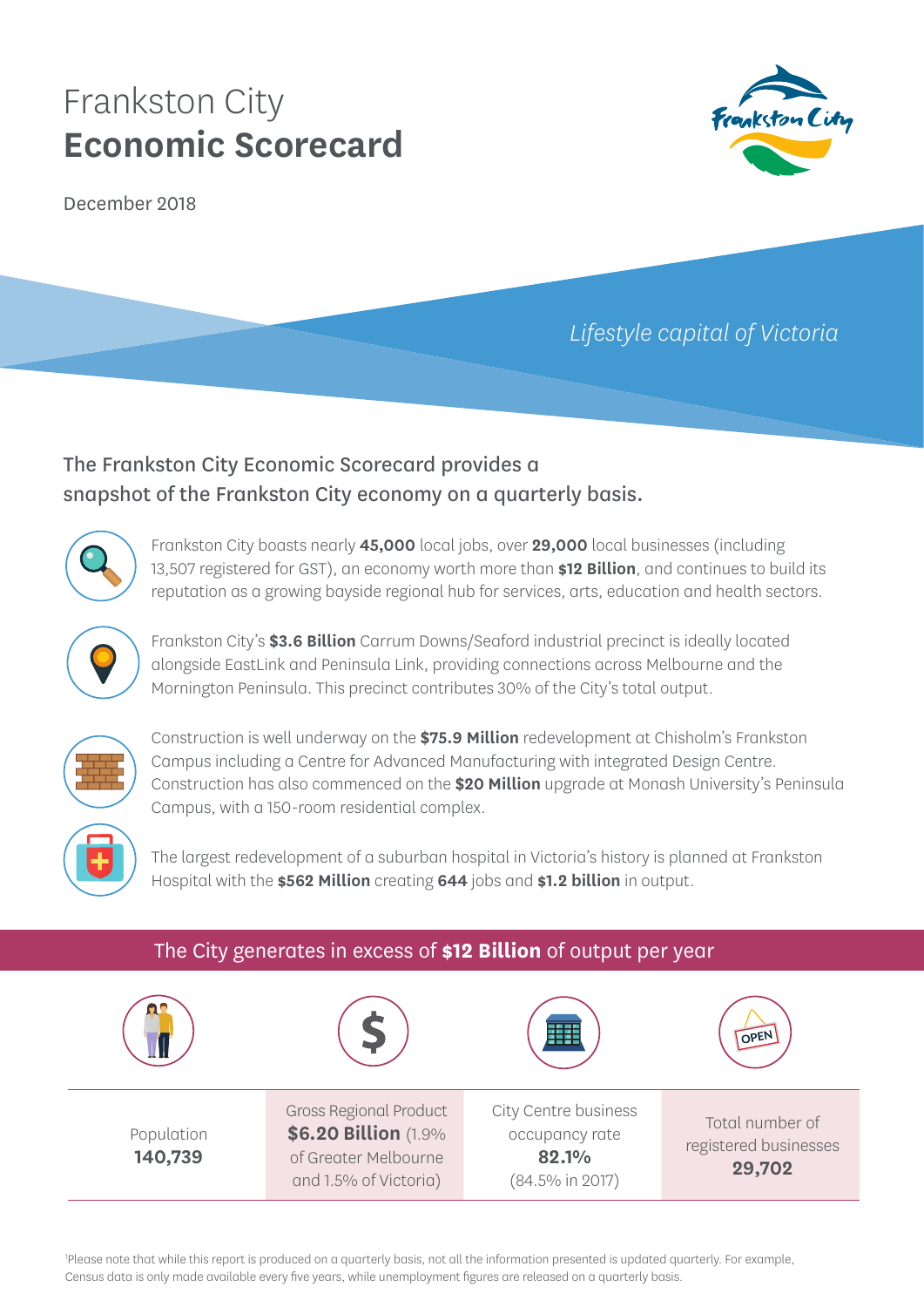December 2018

### **Top 6 Industries** Output value **\$8** Billion



Construction **\$2.30 Billion**

Manufacturing **\$2.04 Billion**



Rental, Hiring & Real Estate Services **\$1.45 Billion**



win



Health Care & Social

Electricity, Gas, Water and Ë Waste Services **\$514 Million**



#### **Total number** of jobs **44,934**



Frankston City has **0.31** jobs per resident (up from 0.29 in 2011)



**20,517** (46%) of individuals working in Frankston City also reside in the City



**57.7%** of businesses intend to employ more staff in the next 12-24 months



**9,180** (20.4%) Health Care & Social Assistance

**5,894** (13.1%) Retail Trade

**5,483** (12.2%) Construction





Education & Training

**4,195** (9.3%)





**2,991** (6.7%) Accommodation & Food Services

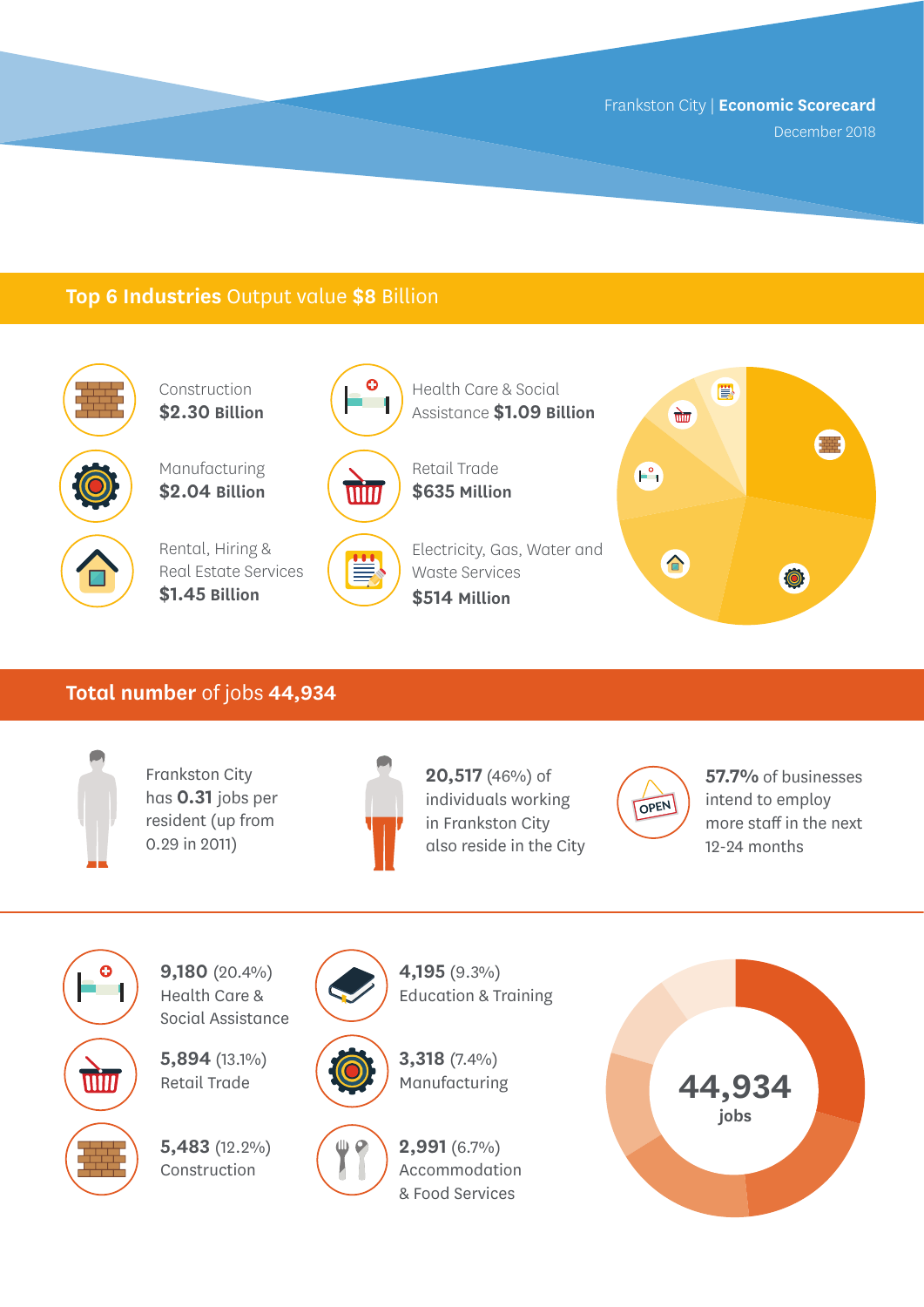December 2018

## **Hours** worked and Qualifications





**19 Degree Courses**  are now offered on campus in Frankston City

| <b>Qualifications of Residents</b> | <b>Frankston City</b> |      | <b>Greater Melbourne</b> |
|------------------------------------|-----------------------|------|--------------------------|
|                                    | <b>Number</b>         | 0/0  | 0/0                      |
| Bachelor or Higher Degree          | 15.854                | 14.5 | 27.5                     |
| Advanced Diploma and Diploma       | 11.151                | 10.9 | 9.5                      |
| Vocational                         | 25,716                | 23.6 | 15.3                     |
| No Qualifications                  | 44,966                | 41.2 | 38.6                     |
| Not Stated                         | 11,428                | 10.5 | 9.2                      |

## **Unemployment** Rate



1 Please note that while this report is produced on a quarterly basis, not all the information presented is updated quarterly. For example, Census data is only made available every five years, while unemployment figures are released on a quarterly basis.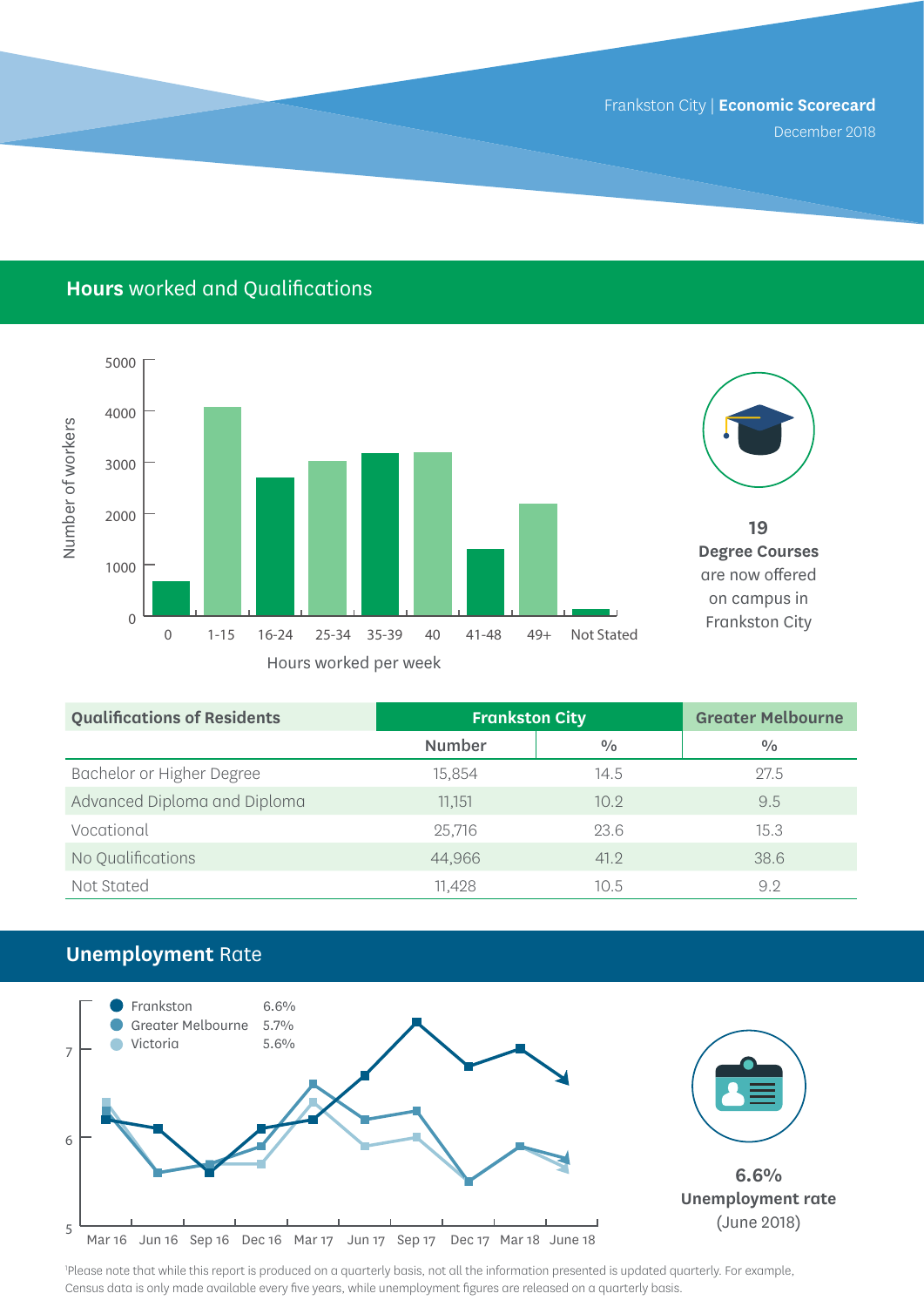Frankston City | **Economic Scorecard**  December 2018

## **Major Investments** (under construction or recently completed)

| Chisholm Institute Frankston Campus Redevelopment |              | \$75.9 Million 676 jobs created |
|---------------------------------------------------|--------------|---------------------------------|
| Frankston Private Hospital                        | \$40 Million | 407 jobs created                |
| Monash University                                 | \$20 Million | 142 jobs created                |
| Frankston Station Precinct Redevelopment          |              | \$63.8 Million 231 jobs created |
| Mixed use Retail/Apartments (38 Playne Street)    | \$5 Million  | 18 jobs created                 |
| Mixed use Retail/Apartments (Clyde Street)        | \$3 Million  | <b>11</b> jobs created          |



**98%** of businesses in Frankston City employ less than 20 people

## **Building Permits Issued** (Sep–Nov 2018)

| Type                    | <b>No of Permits</b> | Value of Permits* |
|-------------------------|----------------------|-------------------|
| Commercial              | 15                   | \$9,213,239       |
| Domestic                | 322                  | \$44,141,222      |
| Hospital/Healthcare     | $\overline{4}$       | \$3,808,027       |
| Industrial              | $\overline{4}$       | \$531,124         |
| <b>Public Buildings</b> | 10                   | \$3,166,126       |
| Residential             | 5                    | \$26,576,154      |
| Retail                  | 23                   | \$1,794,661       |
| <b>TOTAL</b>            | 383                  | \$89,230,553*     |

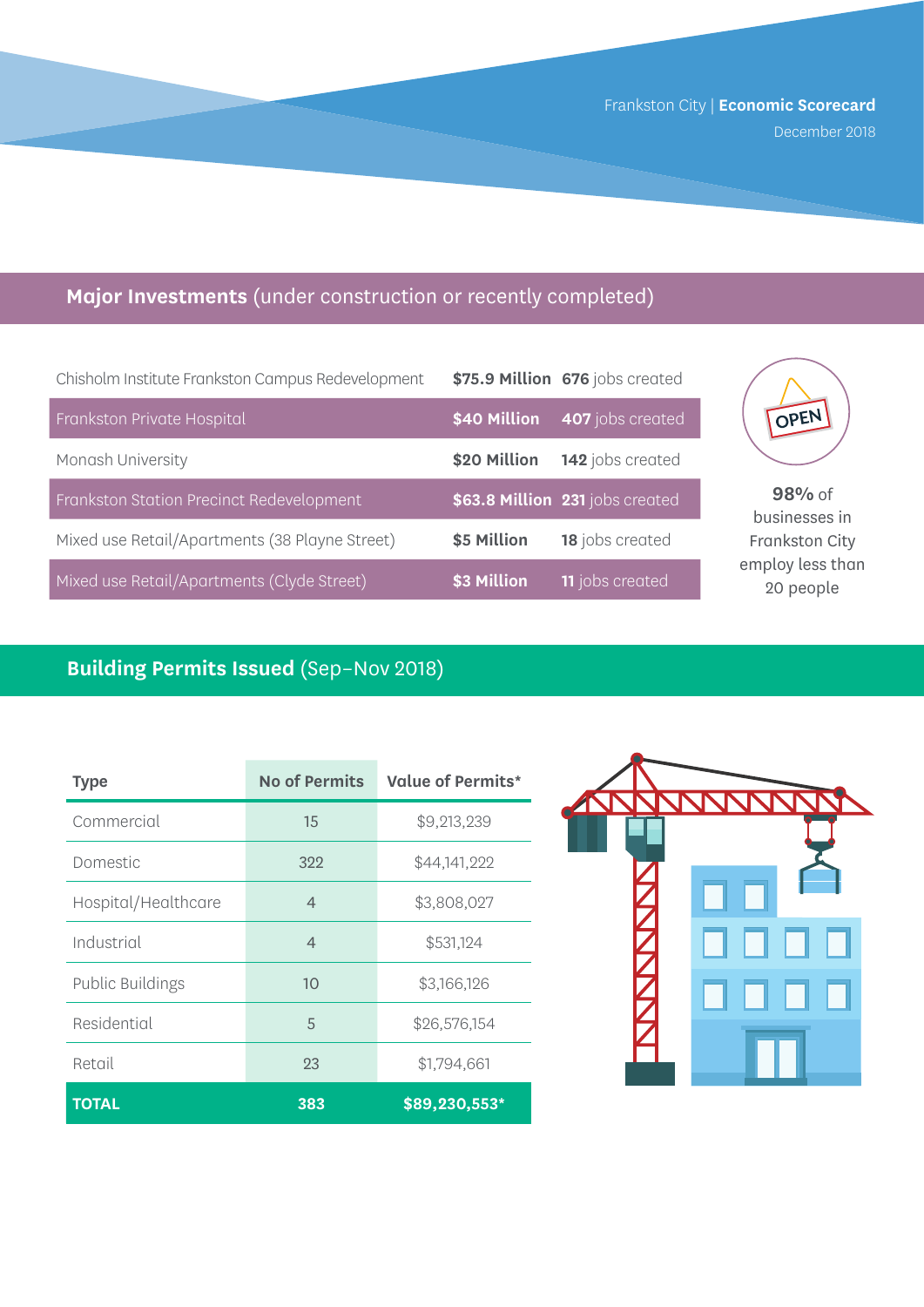December 2018

#### **Tourism**



**\$305 Million** is the value of the tourism sector



**1,924** jobs in tourism sector



**808,600**  people visit Frankston City (annually) (11% of Mornington Peninsula Region



**Regional Domestic Overnight visitors – 130,000** (7.7% of Mornington Peninsula Region)

**Domestic Nights – 348,800** (7.6% of Mornington Peninsula Region)

**Regional domestic day trippers – 594,100** (10.6% of Mornington Peninsula Region)





**8,519** people like Visit Frankston on Facebook (up 421 on Sept Quarter)

**Tourism Event Attraction Program 2018–2019**

Five events scheduled

**83,000** attendees expected

Cost per attendee **\$0.49**

Estimated projected economic benefit **\$5.8 Million**



**4,442**  people follow Visit Frankston on Instagram (up 526 on Sept Quarter)



**427** Subscribers to 'Frankston Enjoy Every Moment' eNewsletter (up 292 on Sept Quarter)



**52,000** visitors per year use the Frankston Visitor Information Centre (face-face, phone, email)



New Resident Morning Tea an average of **20** people attend per session



Number of volunteers **23**